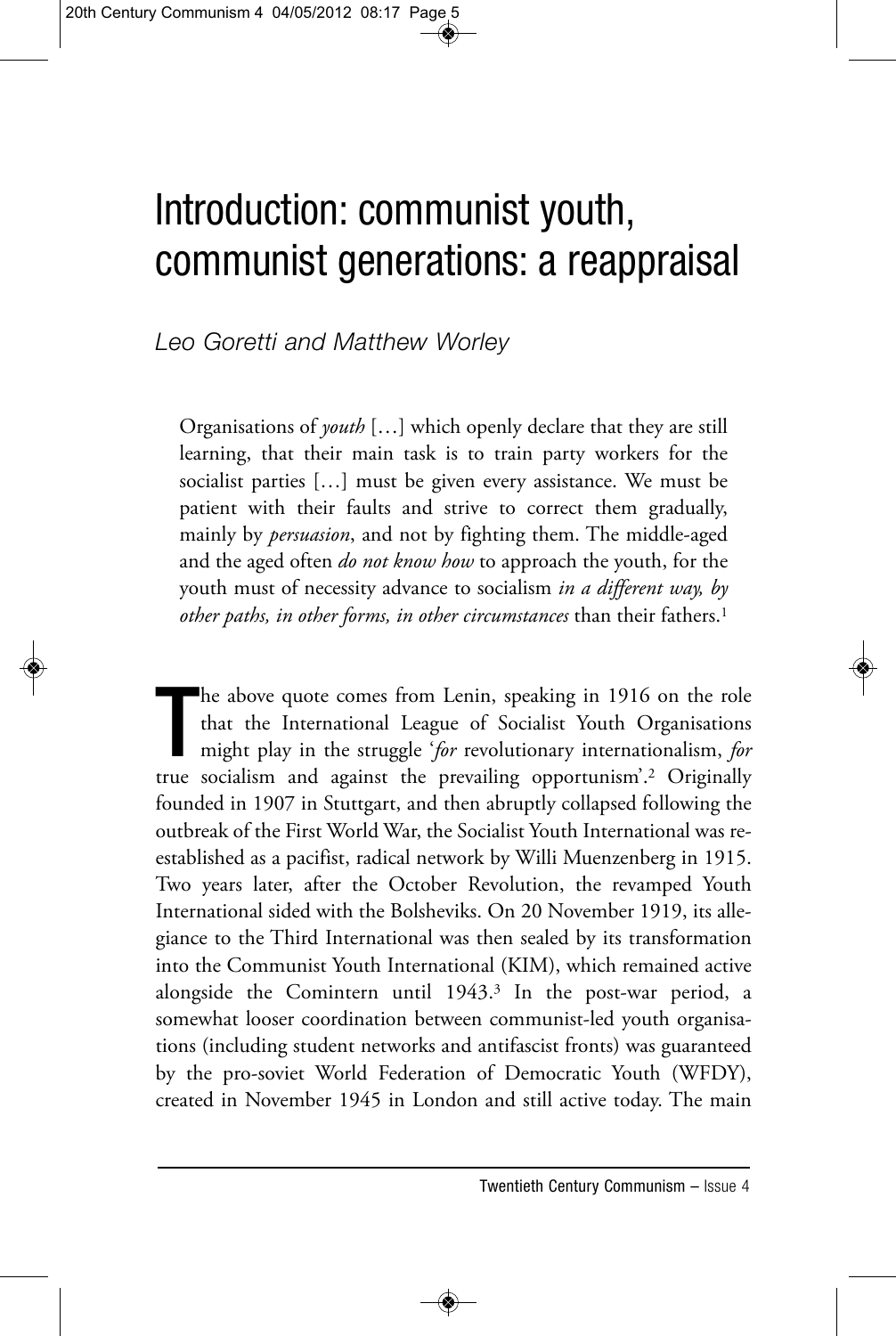efforts of the WFDY were directed toward the organisation of the World Youth Festivals, a soviet-sponsored, pro-communist gathering that took place every two to three years, generally in an Eastern European capital, with the participation of some dozens of thousands of left-wing youths from all over the world.4

Although the categories of youth and generation were never as central as that of class to communist ideology, Lenin's article and the existence of the KIM and the WFDY prove that communist leaders were always mindful of the importance of developing youth-specific policies and organisations. Karl Marx himself, in drafting the 'Instructions for the Delegates of the provisional general council' of the First International, had remarked upon the need to develop an alternative pattern of education that, through 'the combination of paid productive labour, mental education, bodily exercise and polytechnic training', might 'raise the working class far above the level of the higher and middle classes'.5 From an orthodox communist standpoint, it may be argued that youth and generational issues represent but a sub-section, a specific moment, of the wider working-class- (and party-) led struggle for political power. This view was voiced also by Antonio Gramsci in his *Prison Notebooks*, where he emphasised (probably so as to counter the youth-oriented propaganda typical of Italian fascism) the uneven entanglement of generation and class conflicts: in the end, it was always the latter that triggered the former. In his view, generational tensions had some political significance only when 'related to class issues' and, in particular, when '"young people" […] of the ruling class […] rebel themselves and join the progressive class that has historically become ready to take power'.6

Youth issues took an additional meaning in those countries where communist parties were able to gain power. Here the regimes had to face the challenge of providing young people with a truly socialist education, looking toward the final aim of establishing a new, socialist (and superior) society. As Juliane Fuerst has written, many leading bolsheviks held 'utopian and eschatological theories' according to which 'only a young person unspoiled by the experience of capitalism was to become the "new soviet man or woman" in possession of a true communist consciousness'.7 The flipside was that any time young people showed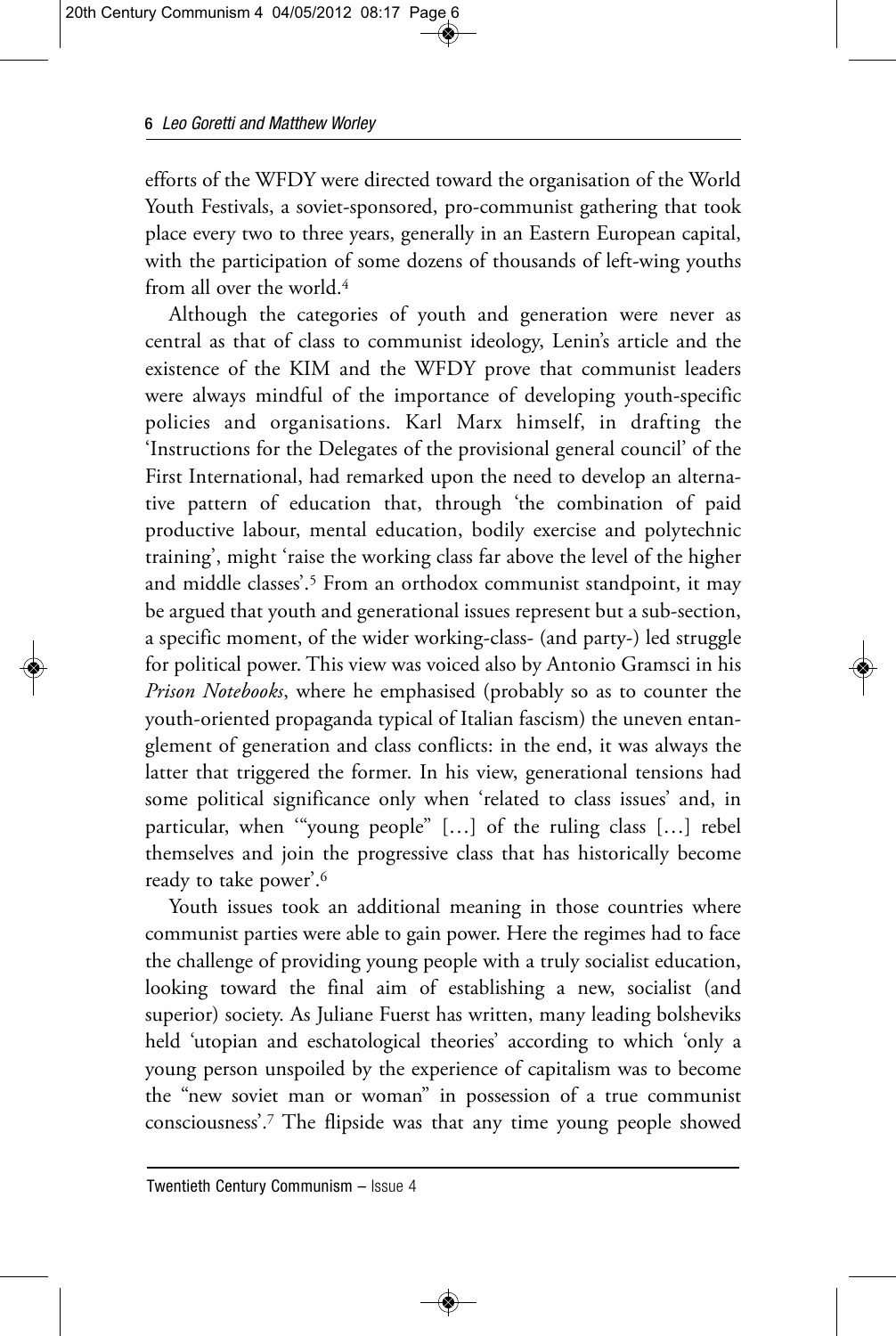signs of cultural non-conformism, out of line with the socialist values and beliefs fostered by state education, socialist regimes strove to discipline and 're-educate' them.

Despite this longstanding attention paid by communist leaders, parties and regimes to youth issues, and even though young communist leagues existed in virtually all the countries where communist parties were active, until recent years the topics of youth policies and communist generations have been somewhat overlooked by historians. The few exceptions have tended to focus on the years immediately after the October Revolution, pointing out the contribution of national young socialist leagues in the establishment of communist parties in places such as France and Italy, where in 1920–21 the young socialist federations voted overwhelmingly in favour of turning into young communist leagues.8 These studies focused mainly on political-organisational issues, such as the relationship of the young communist leagues with the adult parties, and their function as a 'breeding ground' for adult cadres.

More recently, the study of communist youth has been revived and revamped as a result of the more general renewal of political history. In the wake of the 'cultural turn', growing attention has been paid to the narratives, myths, beliefs and identities (in other words, the 'political culture(s)') fostered by political parties and movements.<sup>9</sup> This approach seems particularly promising to the study of youth politics, since youth is frequently the phase in which political activists gain their first experience of militancy. Thus, it is often at this stage that the moulding of their political identity – their 'political socialisation' – takes place. As has been noted by Helmut Fogt, the beliefs and values that politically-active people learn and internalise in their youth tend to have a long-term impact on their worldview.10 Elaborating on the seminal work of the German sociologist Karl Mannheim, it can be argued that the sociohistorical context in which a young political militant is socialised can *potentially*, depending on whether an epoch-making event such as a war, a revolution or another major crisis occurs, bring about the development of a generation-specific political identity.11 Thus, it is possible to talk about the existence of several distinct 'communist generations' of militants who, albeit belonging to the same ideological family, developed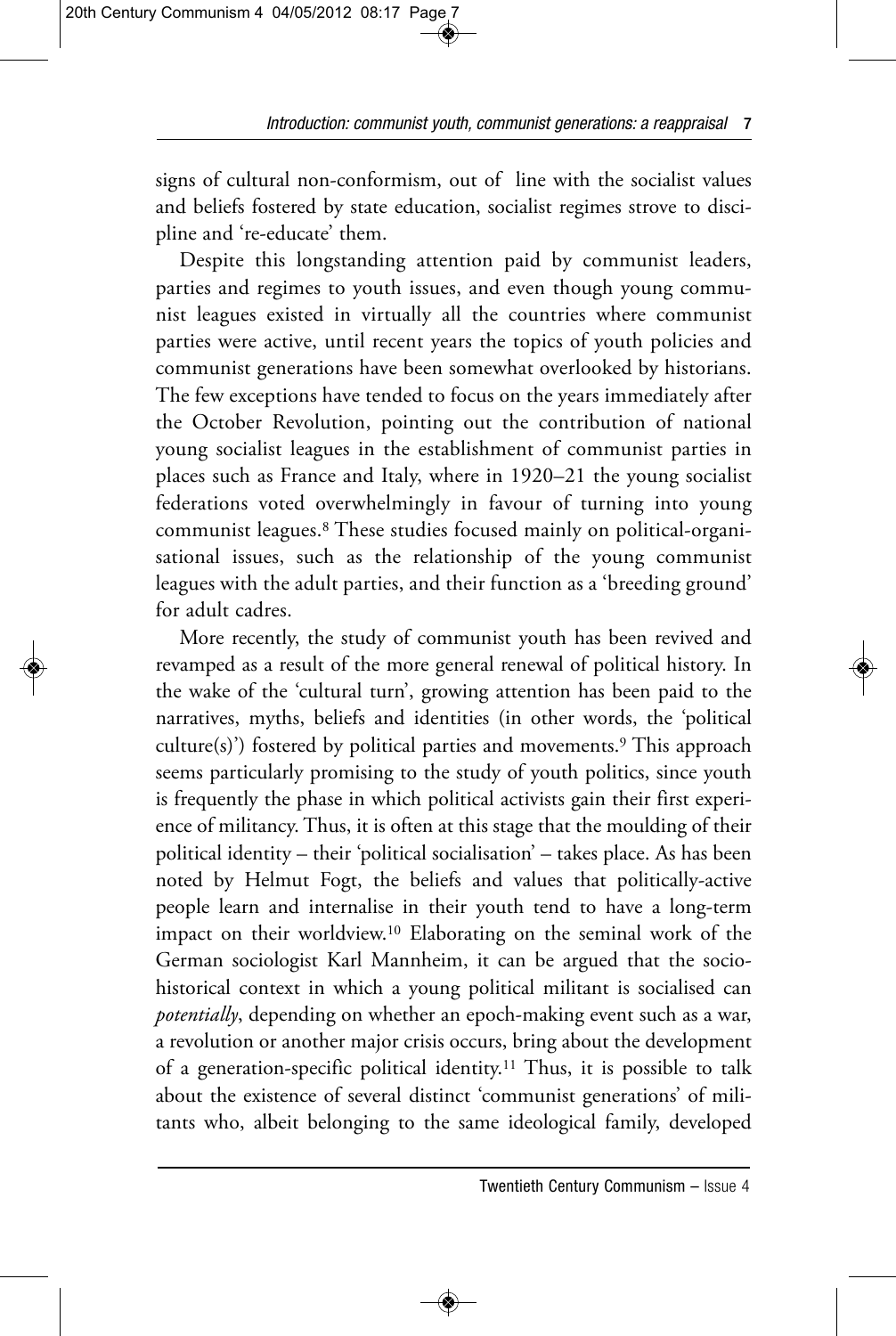different political identities as a result of the specific historical conjuncture in which they first joined the communist movement.<sup>12</sup>

This culture-and-identity-oriented approach has paved the way for a new wave of studies on communist youth. Not surprisingly, such research emerged first in the field of Soviet studies. In 2000, Anne Gorsuch published her book on *Youth in Revolutionary Russia: Enthusiasts, Bohemians, Delinquents*, which eschewed a focus on soviet youth organisations in favour of an insightful analysis of the 'discourse' on youth and its education, its reception/rejection, in the years of the NEP. Gorsuch analysed both the ideas put forward by politicians and social scientists for the socialist transformation of youth, and the autonomous responses of the latter toward state policies.13 Catriona Kelly, too, in her *Comrade Pavlik: The Rise and Fall of a Soviet Boy Hero* (2005), dealt with the popular myth of Pavel 'Pavlik' Morozov, a 13-year-old pioneer who allegedly had denounced his father because the latter was a kulak who had tried to betray the soviet regime. The teenager was then murdered in revenge by some relatives. Kelly underlined how Pavel's myth was adapted over time so as to match the changing needs of Soviet pedagogy.14 More recently, Juliane Fuerst has published the first comprehensive account of *Stalin's Last Generation: Soviet Post-War Youth and the Emergence of Mature Socialism* (2010). In this, Fuerst underlined the extent to which the 'dominant identifier' for young people growing up in the period of late Stalinism was not 'ideology' but 'consumption'. The new consumerist expectations and behaviour of young people, however, were not necessarily in contrast with their identity as soviet citizens.<sup>15</sup> In addition, several doctoral theses on Soviet youth (e.g. Sean Guillory's work 'We Shall Refashion Life on Earth: The Political Culture of the Young Communist League, 1918-28', or Gleb Tsipurky's 'Having Fun in the Thaw: Youth Initiative Clubs in the Post-Stalin Years') have been recently defended.

In a similar vein, an increasing number of studies on communist youth and generations in non-Soviet countries (both on the Western and Eastern side of the Iron Curtain) have been carried out. Interestingly enough, despite the small size of the CPGB and the British YCL, historians of British communism have been at the forefront in this field of investigation. After the pioneering work of Mike Waite on the YCL and youth culture, the issue of generational cleavages within the CPGB has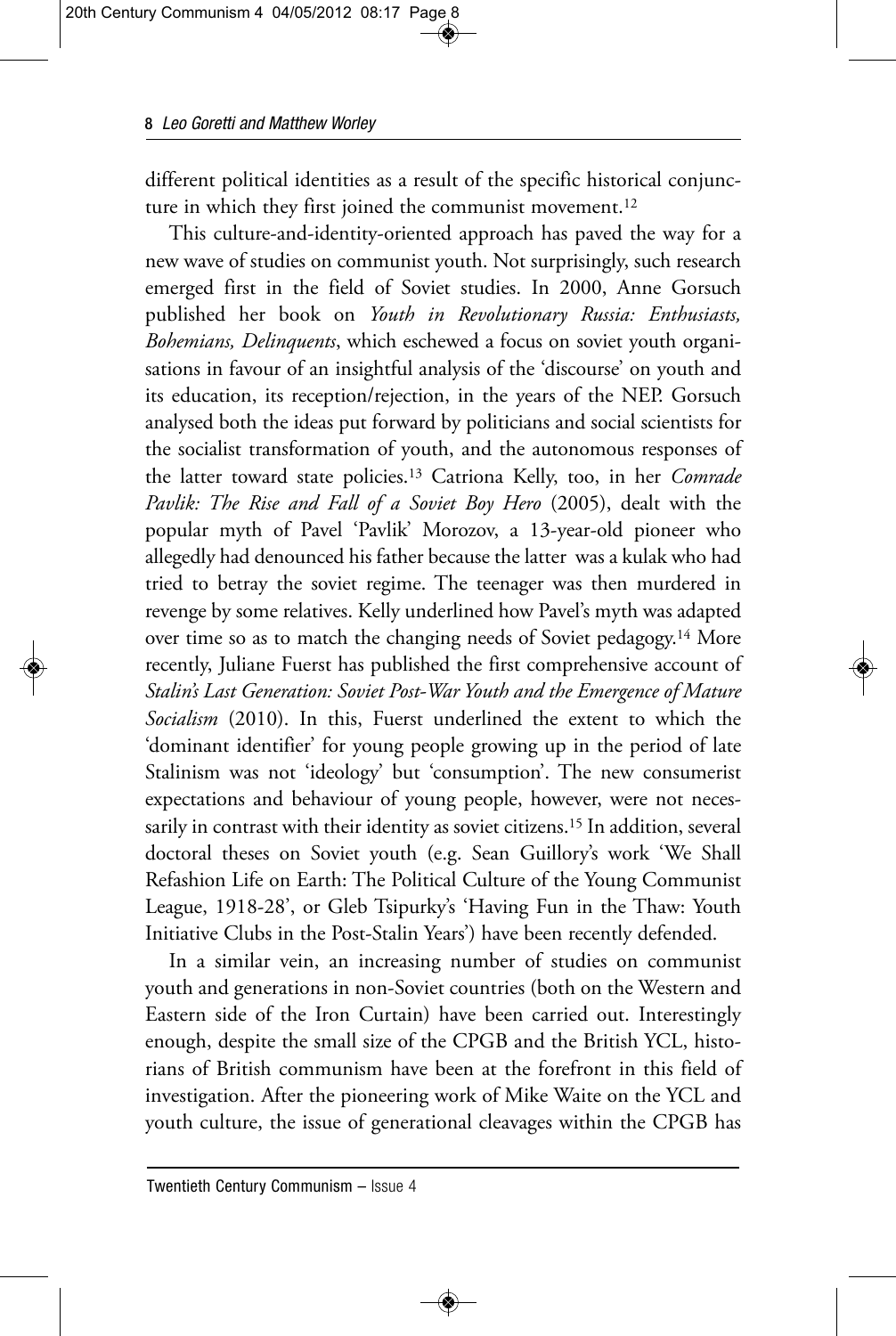*Introduction: communist youth, communist generations: a reappraisal* 9

been discussed in *Communists and British Society* (2007) by Kevin Morgan, Andrew Flinn and Gidon Cohen. In their view, the CPGB was generally characterised by 'a high degree of inter-generational cohesion', that was nurtured in 'multiple sites of inter-generational contact'. Nonetheless, at specific conjunctures (namely, the 1920s and the 1960- 70s), generational tensions emerged, also as a result of internal struggles to control the party.16 In his *Communism in Britain: From the Cradle to the Grave* (2007), Thomas Linehan has devoted an entire section to communist childcare, the communist children's movement and the British YCL. According to Linehan, the CPGB had 'a strong and quite marked generational focus, in that it sought to address the experience of party life and membership at the principal phases of life'.17 More specifically, Linehan remarked upon 'the deep sense of belonging and emotional attachment to an ideal which transcended the self' which was characteristic of the young communist experience in  $-$  and, we might add, beyond – Britain.18

Following these works, several scholars have embarked on research projects – mainly doctoral dissertations – concentrated on communist youth policies and organisations. This special issue offers a first overview of this new research, thereby revealing the questions it addresses, the approaches it utilises, and the first tentative conclusions towards which it is leading. The contributions focus on a number of European countries in an attempt to highlight both similarities and differences between communist youth policies in various national contexts. Certainly, nonsoviet youth networks were (to a different extent at different times) impinged upon by the political line and the strategic priorities of the USSR. Nonetheless, in developing their youth organisations, communist parties could not but take into account the specific political, social and cultural features of the national context in which they acted.

This combination of exogenous and endogenous factors influencing communist youth policies is made clear in Leo Goretti's article on the gender role models for communist girls in Italy between 1945 and 1956. According to Goretti, catholic views on morality had great bearing on communist education for girls: in order not to be accused of moral depravation, the Italian Young Communist League embraced a rather traditional view of girls' role in society.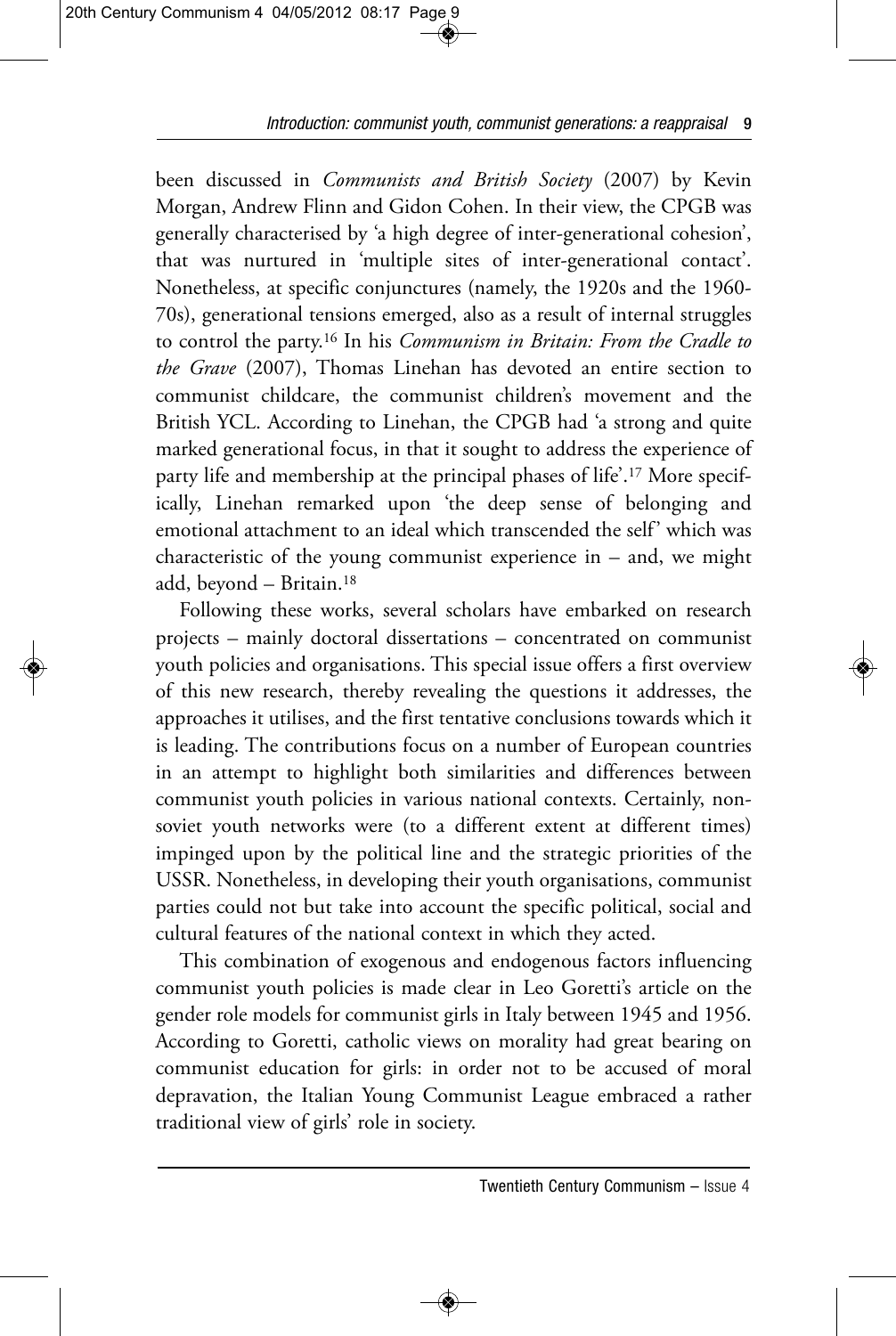## 10 *Leo Goretti and Matthew Worley*

A comparison between two different national contexts (Britain and the Netherlands) is developed in Elke Weesjes' piece on the upbringing of children in communist families. Taking issue with the idea that communist families were an ideologically insular, inward-looking microcosm, Weesjes points out the contrast between the public and private aspects of communist education. A similar tension between the ideological dimension and the practical experience of being a young communist is stressed in Pia Koivunen's article on Finnish communist youth at the World Youth Festivals in the 1940s and 1950s. Koivunen argues that participating in the Festivals did not lead automatically to the assimilation of communism as defined by the organisers, as contemporary non-communist accounts often tended to imply. For example, young delegates seemed keen on exchanging fashionable consumption goods, often coming from Western countries or the USA.

The increasing difficulty faced by communist movements dealing with the emergence of youth cultures based on the consumption of youth-specific items (music, films, clothing) in the second half of the twentieth century is the topic of the Evan Smith's article on the CPGB. More specifically, Smith explores how the CPGB interacted with subcultures such as punk, hip hop, indie and acid house/rave in its final years. The contrast between a Gramscian wing of the CPGB that showed enthusiasm for youth culture as a means to reach the younger generation and the traditionalists who were far more sceptical because of the 'hedonism' inherent in the new youth styles is extensively discussed. From inside a socialist state, Juliane Brauer demonstrates how punk music in the GDR served as a means to contest the values and beliefs that the 'educational dictatorship' of the regime strove to put forward among the younger generations. In Brauer's view, the relationship between the punk movement and the socialist government can be described as a clash of contrasting 'emotional styles'. Finally, the importance of generation changes for the development of communism (and politics more generally) is explored by Kimmo Rentola in relation to Finland.

It may come as something of a surprise that none of these articles deals directly with 1968, the movements around which are traditionally seen as the pinnacle of youth activism in the last century and have recently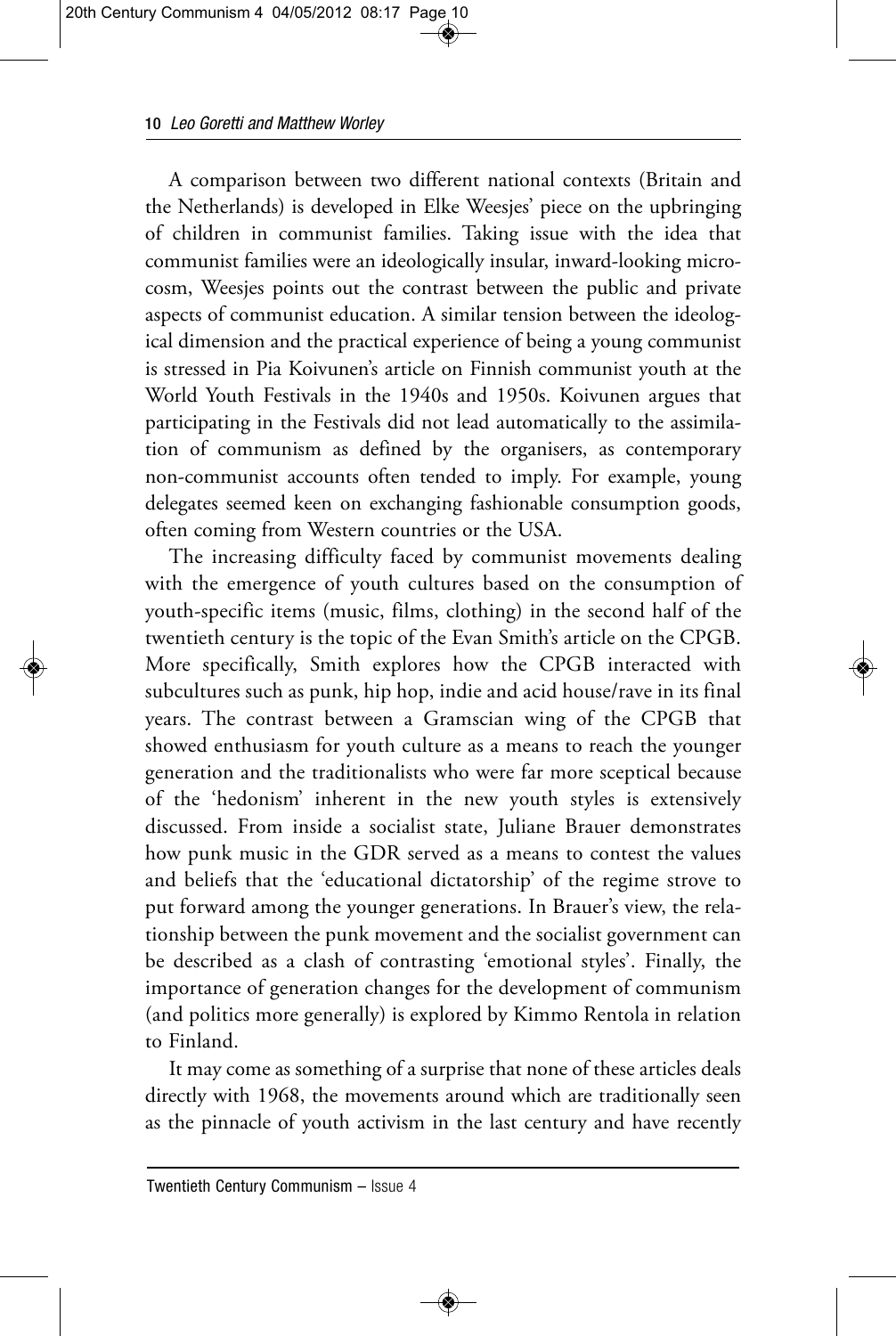been the subject of numerous studies. Indeed, the previous issue of this journal was devoted to the turbulence occasioned by 1968.19 As far as youth politics are concerned, the impact of 1968 was mixed: on the one hand, it signalled a renewed interest in politics (often to the left) among the younger generations; on the other hand, the heterodox, anti-authoritarian mindset of young radicals was often at loggerheads with the severe, discipline-oriented and party-centred mentality of older communists.20 In order to discuss these questions, we have included here an interview with Detlef Siegfried, who has recently published an impressive volume on 1968 in West Germany.21 Siegfried contextualises the German 1968 from an international perspective, looking at the relationship between consumption, politics and the role played by the new German Communist Party (DKP) in the radical milieu.

One final point: this issue of *Twentieth Century Communism* was born out of a conference on *Communism and Youth in the Twentieth Century* organised at the University of Reading on 5 April 2011 and sponsored by the Economic History Society and the Royal Historical Society. By publishing a selection of the contributions made at this conference, we hope to offer a foretaste of where the 'new generation' of studies on communist youth are heading.

## **Notes**

- 1. V. I. Lenin, 'The Youth International: a review', originally published in *Sbornik Sotsial-Demokrata,* 2, December 1916, now republished in V.I. Lenin, *Collected Works*, Vol 23, *August 1916-March 1917*, ed. by M.S. Lewin, London-Moscow: Lawrence & Wishart-Progress Publishers, 1964, p164.
- 2. Lenin, *Collected Works*, Vol 23, p163.
- 3. On the KIM, see R. Cornell, *Revolutionary Vanguard: The Early Years of the Communist Youth International (1914-1924)*, Toronto: University of Toronto Press, 1982.
- 4. On the WFDY, see J. Kotek, *Students and the Cold War*, Basingstoke: Macmillan, 1996, pp76-81, and the website of the organisation http://www.wfdy.org (last time accessed: 14 July 2011).
- 5. K. Marx, 'Instructions for the Delegates of the Provisional General Council: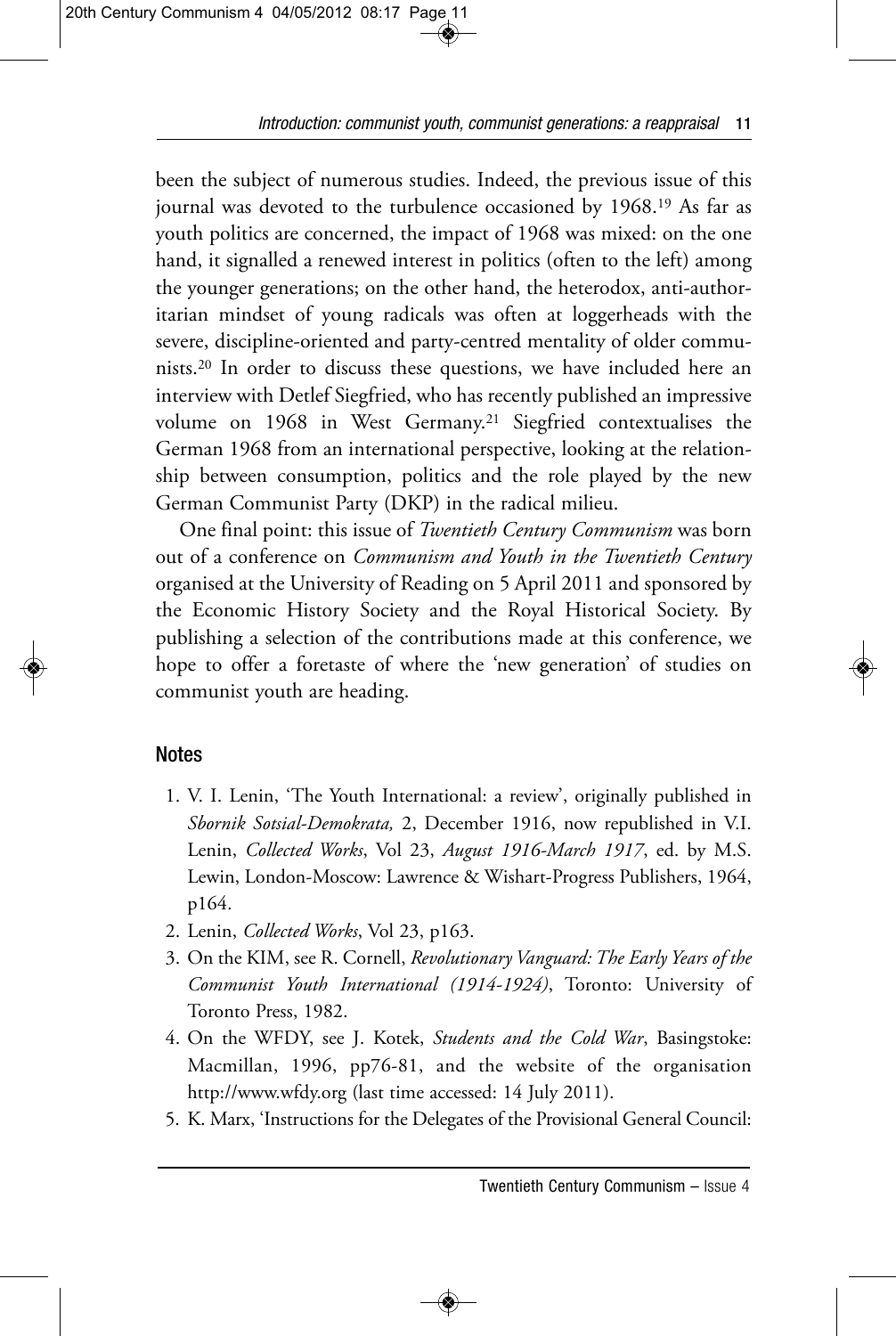## 12 *Leo Goretti and Matthew Worley*

The Different Questions', originally written in August 1866, now available online at http://www.marxists.org/archive/marx/works/1866/08/instructions.htm (last time accessed: 14 July 2011). For an overview of Marx and education, see R. Small, *Marx and Education*, Aldershot: Ashgate, 2005.

- 6. A. Gramsci, *Quaderni del carcere*, Vol1, *Quaderni 1-5 (1929-32)*, ed. by V. Gerratana, Turin: Einaudi, 1975, pp115*-*16.
- 7. J. Fuerst, 'Youth', in S. Pons and R. Service (eds.), *A Dictionary of 20th-Century Communism*, Princeton: Princeton University Press, 2010, p877.
- 8. On France, see. J. Varin, *Jeunes comme JC: Sur la jeunesse communiste,* Vol 1, *De 1920 à 1939*, Paris: Editions sociales, 1975; on Italy, see G. Gozzini, *Alle origini del comunismo italiano: Storia della Federazione giovanile socialista (1907-1921),* Bari: Dedalo, 1979; R. Martinelli, 'I giovani del movimento operaio italiano dalla FGS alla FGC', in *Movimento operaio e socialista*, 3, 1976, pp247*-*84.
- 9. L. Black, '"What kind of new people are you?" Labour, the people and the "new political history"', in J. Callaghan, S. Fielding, S. Ludlam (eds.), *Interpreting the Labour Party: Approaches to Labour politics and history*, Manchester: Manchester University Press, 2003, pp23*-*38; S. Fielding, 'Looking for the "New Political History"', in *Journal of Contemporary History*, 42, 2007, No3, pp515*-*24; U. Frevert, H.-G. Haupt (eds.), *Neue Politikgeschichte: Perspektiven einer historischen Politikforschung* Frankfurt a.M: Campus, 2005.
- 10. H. Fogt, *Politische Generationen: Empirische Bedeutung und theoretisches Modell*, Opladen: Westdeutscher Verlag, 1982, pp17*-*25.
- 11. K. Mannheim, 'Das Problem der Generationen', and 'Das Problem der Generationen (Schluß)', in *Kolner Vierteljahrshefte fur Soziologie*, 7, 1928, Nos 2 and 3, pp157*-*85 and 309*-*30, now republished as K. Mannheim, *Le generazioni*, Bologna: il Mulino, 2008.
- 12. For an example of how the concept of Communist generations can be fruitfully put into practice in historical studies, see A. Kriegel, *The French Communists: Profile of a People*, Chicago: University of Chicago Press, 1972, especially Chapter 5, 'Stratification', pp98-135; P. Buton, 'Les générations Communistes', in *Vingtième Siècle: Revue d'histoire*, 22, 1989, pp81*-*91.
- 13. A. E. Gorsuch, *Youth in Revolutionary Russia: Enthusiasts, Bohemians, Delinquents*, Bloomington: Indiana University Press, 2000.